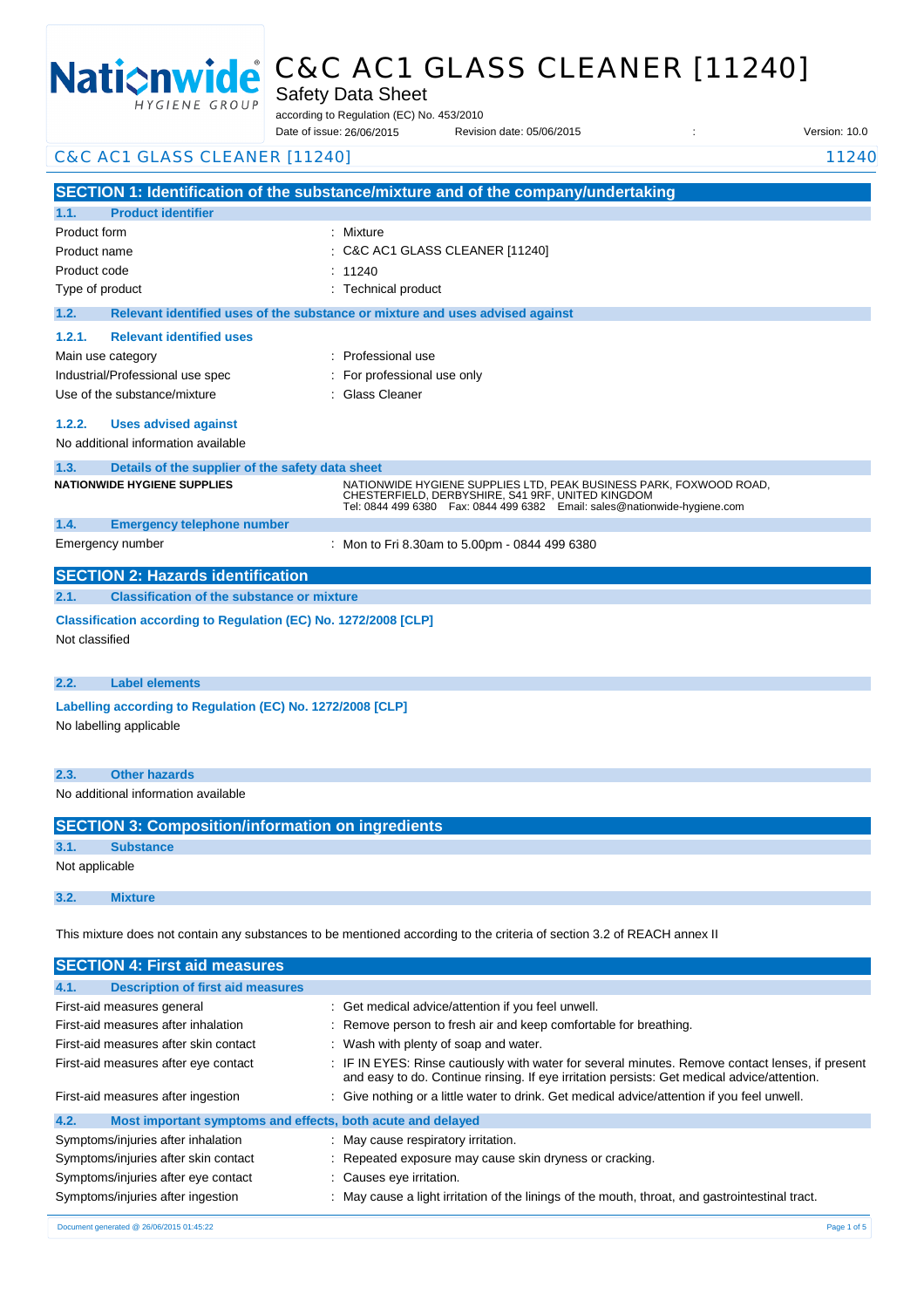| C&C AC1 GLASS CLEANER [11240]                                           | 11240                                                                                                                             |  |  |
|-------------------------------------------------------------------------|-----------------------------------------------------------------------------------------------------------------------------------|--|--|
| <b>Safety Data Sheet</b>                                                |                                                                                                                                   |  |  |
| according to Regulation (EC) No. 453/2010                               |                                                                                                                                   |  |  |
| 4.3.                                                                    | Indication of any immediate medical attention and special treatment needed                                                        |  |  |
| Treat symptomatically.                                                  |                                                                                                                                   |  |  |
| <b>SECTION 5: Firefighting measures</b>                                 |                                                                                                                                   |  |  |
| <b>Extinguishing media</b><br>5.1.                                      |                                                                                                                                   |  |  |
| Suitable extinguishing media                                            | : Carbon dioxide. Dry powder. Foam.                                                                                               |  |  |
| 5.2.<br>Special hazards arising from the substance or mixture           |                                                                                                                                   |  |  |
| No additional information available                                     |                                                                                                                                   |  |  |
| 5.3.<br><b>Advice for firefighters</b>                                  |                                                                                                                                   |  |  |
| No additional information available                                     |                                                                                                                                   |  |  |
| <b>SECTION 6: Accidental release measures</b>                           |                                                                                                                                   |  |  |
| 6.1.                                                                    | Personal precautions, protective equipment and emergency procedures                                                               |  |  |
| 6.1.1.<br>For non-emergency personnel                                   |                                                                                                                                   |  |  |
| <b>Emergency procedures</b>                                             | : Evacuate unnecessary personnel.                                                                                                 |  |  |
| 6.1.2.<br>For emergency responders                                      |                                                                                                                                   |  |  |
| Protective equipment                                                    | : Use personal protective equipment as required.                                                                                  |  |  |
| 6.2.<br><b>Environmental precautions</b>                                |                                                                                                                                   |  |  |
| Avoid release to the environment.                                       |                                                                                                                                   |  |  |
| 6.3.                                                                    |                                                                                                                                   |  |  |
| Methods and material for containment and cleaning up<br>For containment | : Collect spillage.                                                                                                               |  |  |
| Methods for cleaning up                                                 | : Soak up spills with inert solids, such as clay or diatomaceous earth as soon as possible.                                       |  |  |
| 6.4.<br><b>Reference to other sections</b>                              |                                                                                                                                   |  |  |
|                                                                         | For further information refer to section 8: "Exposure controls/personal protection". For further information refer to section 13. |  |  |
| <b>SECTION 7: Handling and storage</b>                                  |                                                                                                                                   |  |  |
| <b>Precautions for safe handling</b><br>7.1.                            |                                                                                                                                   |  |  |
| Precautions for safe handling                                           | : Avoid contact with eyes.                                                                                                        |  |  |
| Hygiene measures                                                        | : Do not eat, drink or smoke when using this product.                                                                             |  |  |
| 7.2.<br>Conditions for safe storage, including any incompatibilities    |                                                                                                                                   |  |  |
| Technical measures                                                      | : Does not require any specific or particular technical measures.                                                                 |  |  |
| Storage conditions                                                      | : Keep container closed when not in use.                                                                                          |  |  |
| Incompatible products                                                   | Oxidizing agent. Strong acids. Strong bases.                                                                                      |  |  |
| Special rules on packaging                                              | : Keep only in original container.                                                                                                |  |  |
| <b>Specific end use(s)</b><br>7.3.                                      |                                                                                                                                   |  |  |
| No additional information available                                     |                                                                                                                                   |  |  |
| <b>SECTION 8: Exposure controls/personal protection</b>                 |                                                                                                                                   |  |  |
| 8.1.<br><b>Control parameters</b>                                       |                                                                                                                                   |  |  |
| No additional information available                                     |                                                                                                                                   |  |  |
|                                                                         |                                                                                                                                   |  |  |
| 8.2.<br><b>Exposure controls</b>                                        |                                                                                                                                   |  |  |
| No additional information available                                     |                                                                                                                                   |  |  |
| <b>SECTION 9: Physical and chemical properties</b>                      |                                                                                                                                   |  |  |
| 9.1.<br>Information on basic physical and chemical properties           |                                                                                                                                   |  |  |
| Physical state                                                          | : Liquid                                                                                                                          |  |  |
| Appearance                                                              | : Liquid.                                                                                                                         |  |  |
| Colour                                                                  | : Blue.                                                                                                                           |  |  |
| Odour                                                                   | characteristic.                                                                                                                   |  |  |
| Odour threshold                                                         | : No data available                                                                                                               |  |  |
| рH                                                                      | : 10.5                                                                                                                            |  |  |

Relative evaporation rate (butylacetate=1) : No data available Melting point **in the case of the case of the case of the case of the case of the case of the case of the case of the case of the case of the case of the case of the case of the case of the case of the case of the case of** Freezing point **Example 20** and the state of the ST energy of the ST energy in the ST energy in the ST energy in the ST energy in the ST energy in the ST energy in the ST energy in the ST energy in the ST energy in the ST Boiling point **in the case of the case of the case of the case of the case of the case of the case of the case of the case of the case of the case of the case of the case of the case of the case of the case of the case of**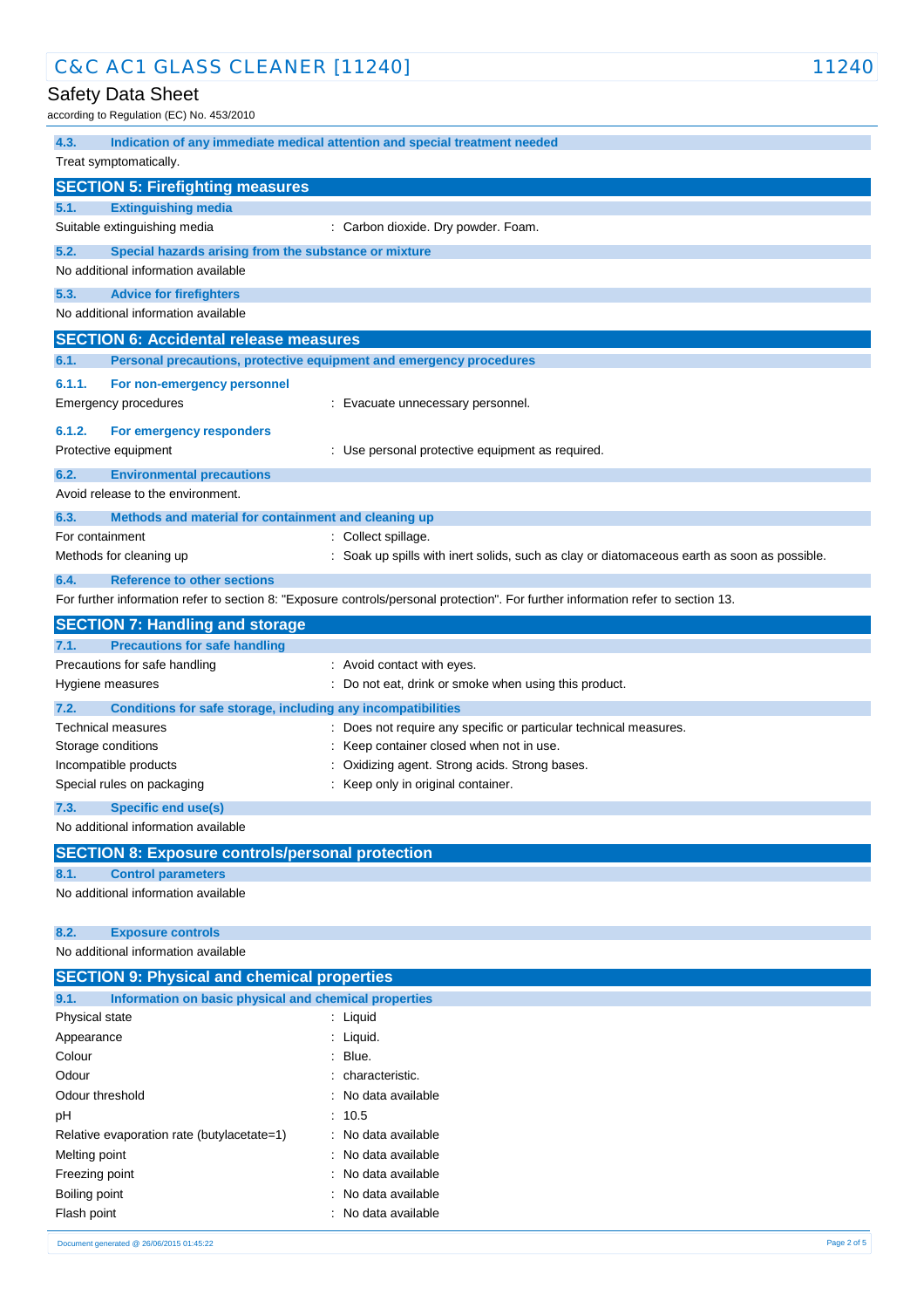# Safety Data Sheet

according to Regulation (EC) No. 453/2010

| Auto-ignition temperature        | : No data available |
|----------------------------------|---------------------|
| Decomposition temperature        | : No data available |
| Flammability (solid, gas)        | : No data available |
| Vapour pressure                  | : No data available |
| Relative vapour density at 20 °C | : No data available |
| Relative density                 | : 0.99              |
| Solubility                       | : No data available |
| Log Pow                          | : No data available |
| Viscosity, kinematic             | : No data available |
| Viscosity, dynamic               | : No data available |
| Explosive properties             | : No data available |
| Oxidising properties             | : No data available |
| <b>Explosive limits</b>          | : No data available |

### **9.2. Other information** No additional information available

|                                     | <b>SECTION 10: Stability and reactivity</b> |  |  |
|-------------------------------------|---------------------------------------------|--|--|
| 10.1.                               | <b>Reactivity</b>                           |  |  |
| No additional information available |                                             |  |  |
| 10.2.                               | <b>Chemical stability</b>                   |  |  |
| Stable under normal conditions.     |                                             |  |  |
| 10.3.                               | <b>Possibility of hazardous reactions</b>   |  |  |
| No additional information available |                                             |  |  |
| 10.4.                               | <b>Conditions to avoid</b>                  |  |  |
| No additional information available |                                             |  |  |
| 10.5.                               | <b>Incompatible materials</b>               |  |  |
| No additional information available |                                             |  |  |
| 10.6.                               | <b>Hazardous decomposition products</b>     |  |  |
|                                     | No additional information available         |  |  |

## **SECTION 11: Toxicological information**

| 11.1.<br>Information on toxicological effects         |                  |
|-------------------------------------------------------|------------------|
| Acute toxicity                                        | : Not classified |
| Skin corrosion/irritation                             | : Not classified |
|                                                       | pH: 10.5         |
| Serious eye damage/irritation                         | : Not classified |
|                                                       | pH: 10.5         |
| Respiratory or skin sensitisation                     | : Not classified |
| Germ cell mutagenicity                                | : Not classified |
| Carcinogenicity                                       | : Not classified |
| Reproductive toxicity                                 | : Not classified |
| Specific target organ toxicity (single exposure)      | : Not classified |
| Specific target organ toxicity (repeated<br>exposure) | : Not classified |
| Aspiration hazard                                     | : Not classified |

| <b>SECTION 12: Ecological information</b> |                                      |  |
|-------------------------------------------|--------------------------------------|--|
| 12.1.                                     | <b>Toxicity</b>                      |  |
| No additional information available       |                                      |  |
| 12.2.                                     | <b>Persistence and degradability</b> |  |
| No additional information available       |                                      |  |
| 12.3.                                     | <b>Bioaccumulative potential</b>     |  |
| No additional information available       |                                      |  |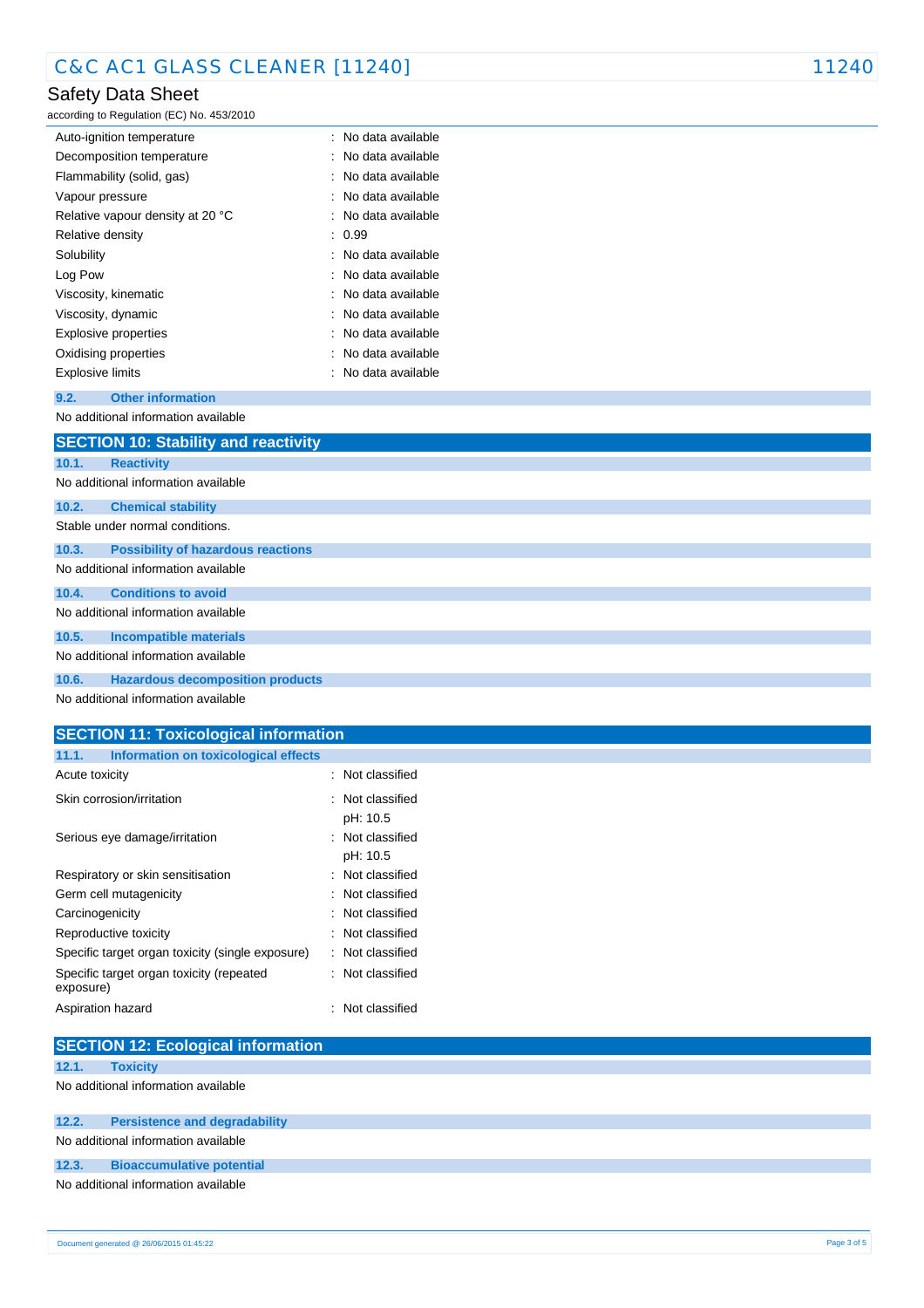| C&C AC1 GLASS CLEANER [11240]                                                                           |                                                   | 11240 |  |
|---------------------------------------------------------------------------------------------------------|---------------------------------------------------|-------|--|
| Safety Data Sheet                                                                                       |                                                   |       |  |
| according to Regulation (EC) No. 453/2010                                                               |                                                   |       |  |
| 12.4.<br><b>Mobility in soil</b>                                                                        |                                                   |       |  |
| No additional information available                                                                     |                                                   |       |  |
| 12.5.<br><b>Results of PBT and vPvB assessment</b>                                                      |                                                   |       |  |
| No additional information available                                                                     |                                                   |       |  |
| 12.6.<br><b>Other adverse effects</b>                                                                   |                                                   |       |  |
| No additional information available                                                                     |                                                   |       |  |
| <b>SECTION 13: Disposal considerations</b>                                                              |                                                   |       |  |
| 13.1.<br><b>Waste treatment methods</b>                                                                 |                                                   |       |  |
| No additional information available                                                                     |                                                   |       |  |
| <b>SECTION 14: Transport information</b>                                                                |                                                   |       |  |
| In accordance with ADR / RID / IMDG / IATA / ADN                                                        |                                                   |       |  |
|                                                                                                         |                                                   |       |  |
| 14.1.<br><b>UN number</b>                                                                               |                                                   |       |  |
| Not regulated for transport<br>14.2.<br><b>UN proper shipping name</b>                                  |                                                   |       |  |
| Proper Shipping Name (ADR)                                                                              | : Not applicable                                  |       |  |
| Proper Shipping Name (IMDG)                                                                             | Not applicable                                    |       |  |
| Proper Shipping Name (IATA)                                                                             | : Not applicable                                  |       |  |
| 14.3.<br><b>Transport hazard class(es)</b>                                                              |                                                   |       |  |
| <b>ADR</b>                                                                                              |                                                   |       |  |
| Transport hazard class(es) (ADR)                                                                        | : Not applicable                                  |       |  |
|                                                                                                         |                                                   |       |  |
| <b>IMDG</b>                                                                                             |                                                   |       |  |
| Transport hazard class(es) (IMDG)                                                                       | : Not applicable                                  |       |  |
|                                                                                                         |                                                   |       |  |
| <b>IATA</b>                                                                                             |                                                   |       |  |
| Transport hazard class(es) (IATA)                                                                       | : Not applicable                                  |       |  |
|                                                                                                         |                                                   |       |  |
| 14.4.<br><b>Packing group</b>                                                                           |                                                   |       |  |
| Packing group (ADR)                                                                                     | : Not applicable                                  |       |  |
| Packing group (IMDG)<br>Packing group (IATA)                                                            | Not applicable<br>: Not applicable                |       |  |
|                                                                                                         |                                                   |       |  |
| 14.5.<br><b>Environmental hazards</b><br>Dangerous for the environment                                  | : No                                              |       |  |
| Marine pollutant                                                                                        | : No                                              |       |  |
| Other information                                                                                       | : No supplementary information available          |       |  |
|                                                                                                         |                                                   |       |  |
| 14.6.<br><b>Special precautions for user</b>                                                            |                                                   |       |  |
| - Overland transport                                                                                    |                                                   |       |  |
| No data available                                                                                       |                                                   |       |  |
|                                                                                                         |                                                   |       |  |
| - Transport by sea                                                                                      |                                                   |       |  |
| No data available                                                                                       |                                                   |       |  |
| - Air transport                                                                                         |                                                   |       |  |
| No data available                                                                                       |                                                   |       |  |
| 14.7.<br>Transport in bulk according to Annex II of MARPOL 73/78 and the IBC Code                       |                                                   |       |  |
| Not applicable                                                                                          |                                                   |       |  |
| <b>SECTION 15: Regulatory information</b>                                                               |                                                   |       |  |
| Safety, health and environmental regulations/legislation specific for the substance or mixture<br>15.1. |                                                   |       |  |
| 15.1.1.<br><b>EU-Regulations</b>                                                                        |                                                   |       |  |
| Contains no substances with Annex XVII restrictions                                                     |                                                   |       |  |
|                                                                                                         | Contains no substance on the REACH candidate list |       |  |
| Contains no REACH Annex XIV substances                                                                  |                                                   |       |  |